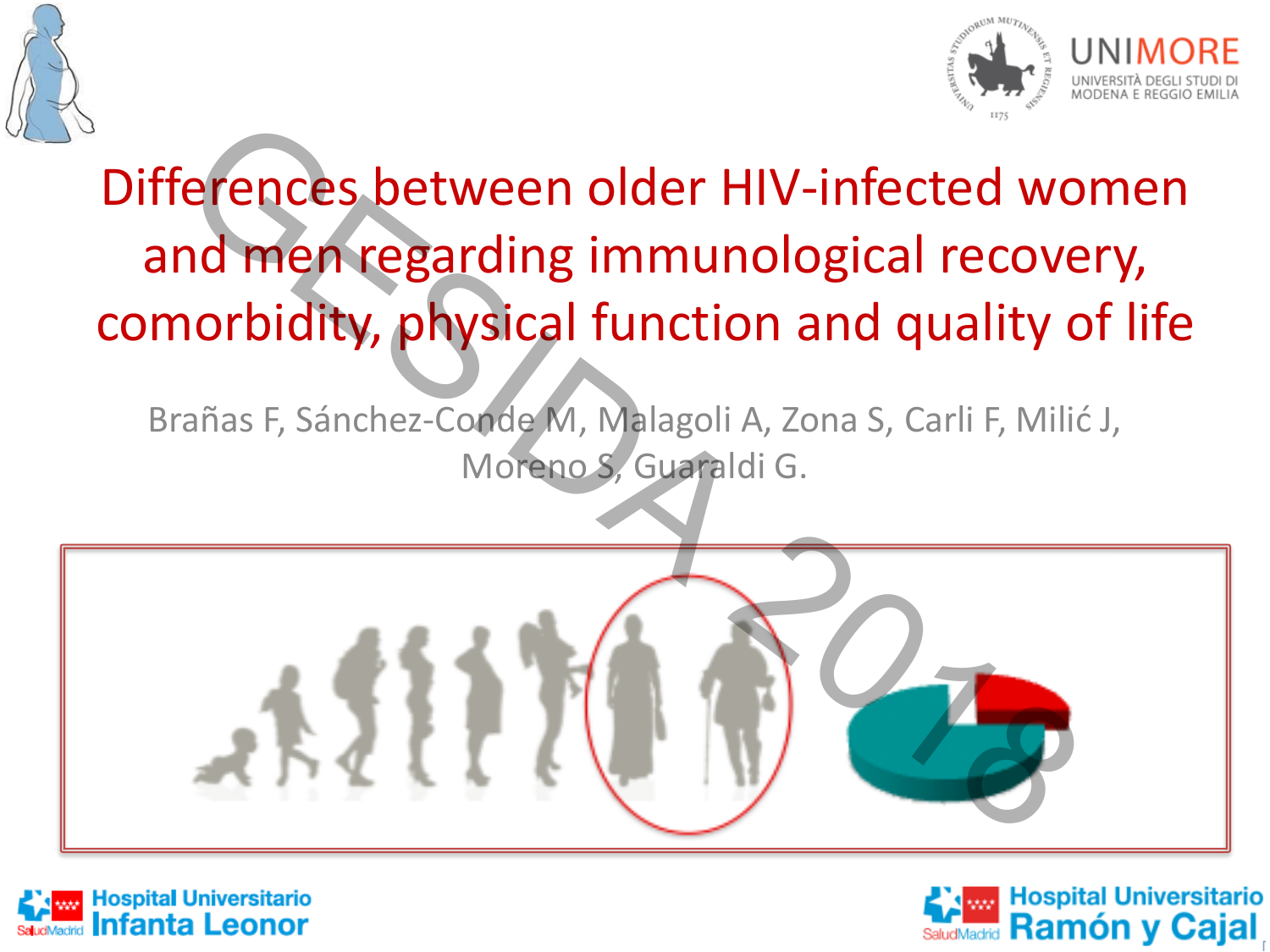

• To evaluate differences between women and men within older HIV-infected population regarding HIV variables, comorbidity, physical function and quality of life.

### **METHODS**

- Cross-sectional study from the prospective Modena HIV Metabolic Clinic (MHMC) cohort. Between June 15 2016 and May 15 2018.
- The inclusion criteria were: confirmed HIV infection, age ≥50 years at the time of recruitment, regular follow-up at the HIV clinic.
- Patients were stratified by gender.
- Data: Sociodemographic data. Comorbidities. Variables related to HIV infection: Nadir CD4 T cell. Current CD4 T-cell. CD4/CD8 ratio. Viral load. evaluate differences between women and men within older HIV-inferentian regarding HIV variables, comorbidity, physical function and ifife.<br>
IETHODS<br>
Cross-sectional study from the prospective Modena HIV Metabolic CI<br>
(MHM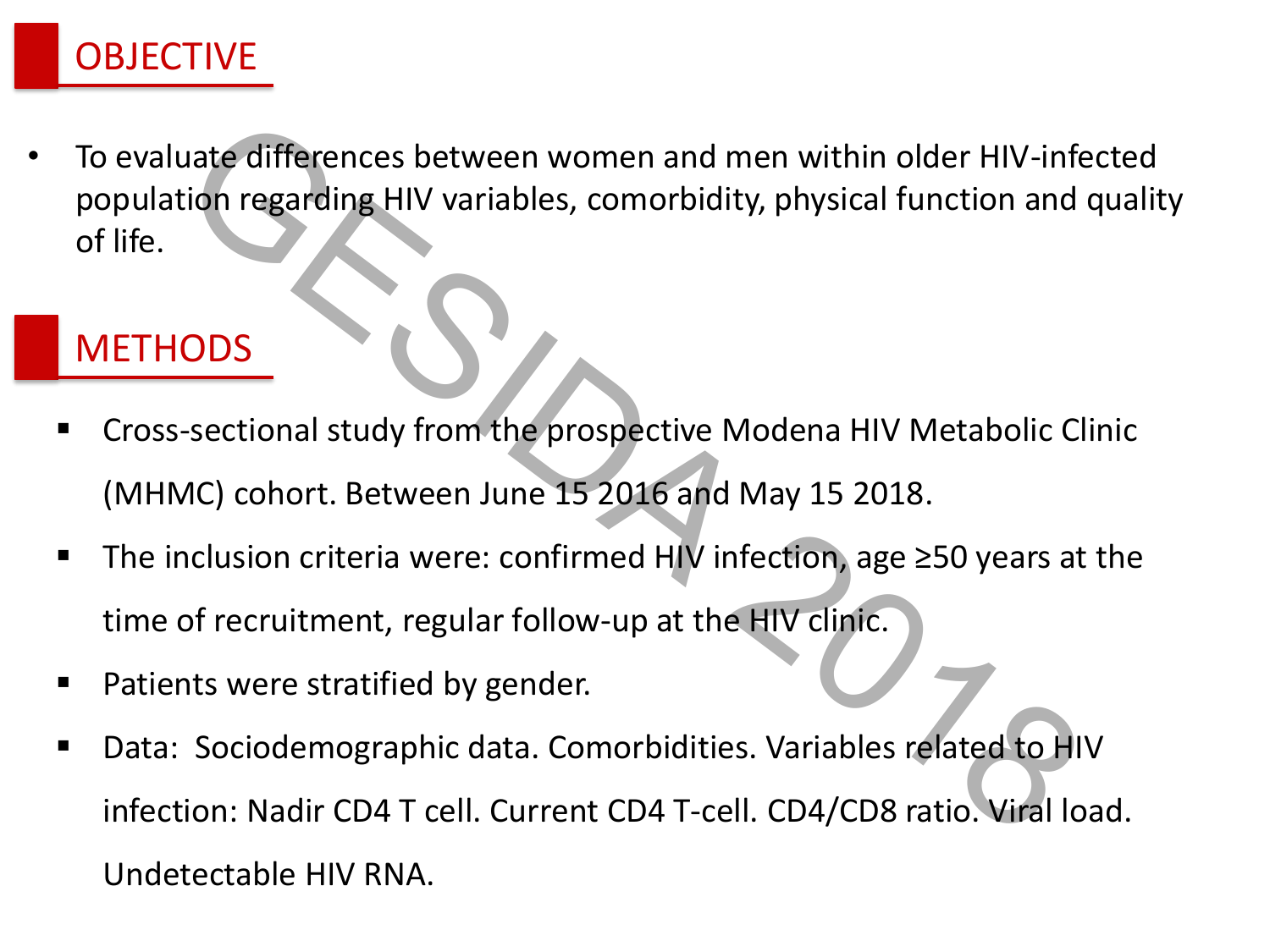

**Data**

Physical function. Short Physical Performance Battery (SPPB) and

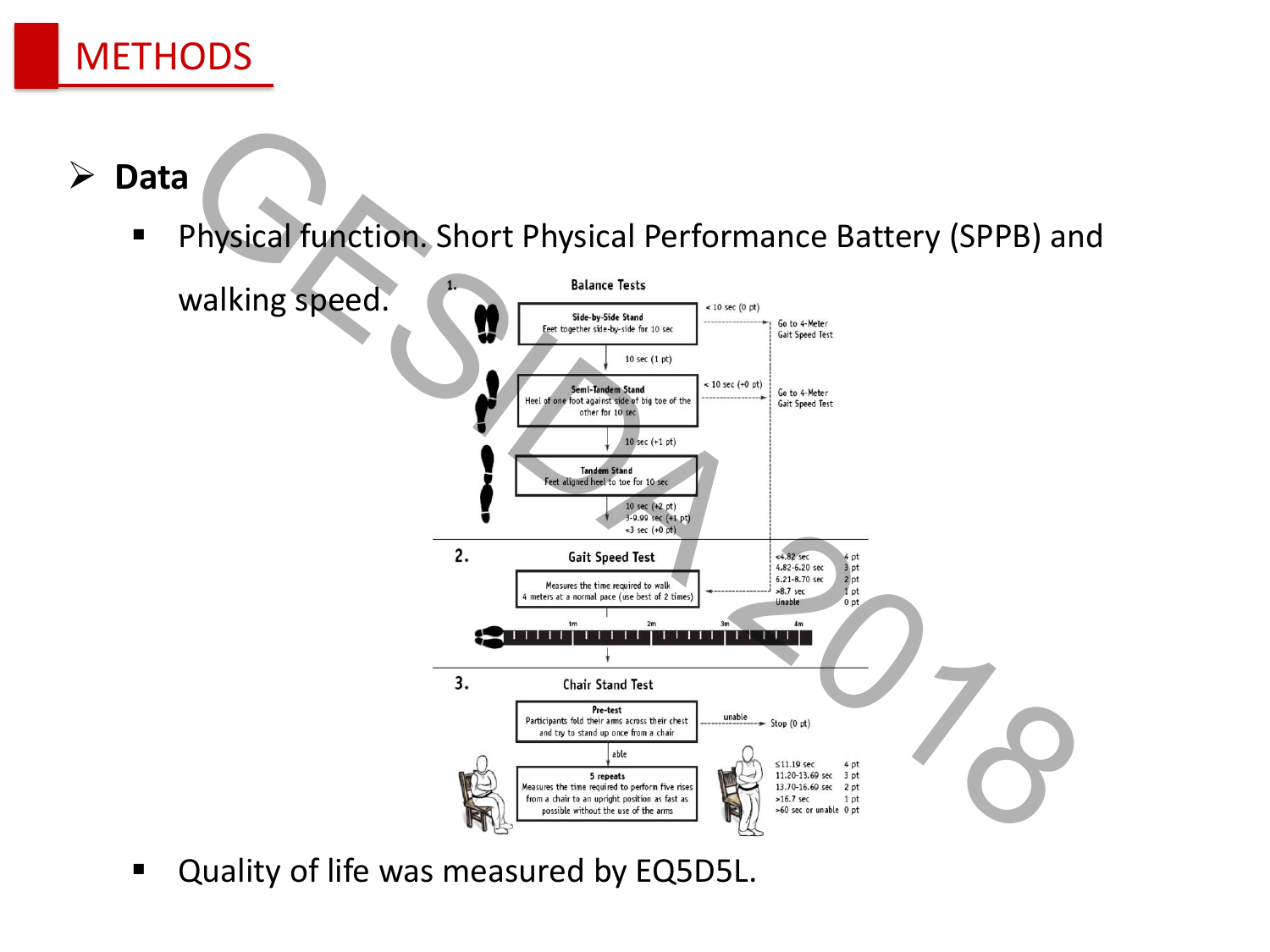

#### Table 1. Sociodemographic characteristics

|                                                                      | <b>Total</b>                          | <b>Women</b>                  | <b>Men</b>                          | p         |
|----------------------------------------------------------------------|---------------------------------------|-------------------------------|-------------------------------------|-----------|
| Patients. N (%)                                                      | 1126                                  | 284(25.2)                     | 842 (74.8)                          |           |
| Age. Median (IQR)                                                    | 55(6)                                 | 54(6)                         | 55 $(6)$                            |           |
| Age HIV diagnosis. Median (IQR)                                      | 31(13)                                | 28(12)                        | 32(14)                              | 0.0001    |
| Years of HIV. Median (IQR)                                           | 25(10)                                | 26(9)                         | 25(11)                              | 0.008     |
| Risk practice for HIV infection<br>IDU<br><b>MSM</b><br>Partner HIV+ | 337 (29.9)<br>357(31.7)<br>129 (11.5) | 80 (28.2)<br>108 (38)         | 257 (30.5)<br>357 (42.4)<br>21(2.5) | 0.0001    |
| Heterosexual<br><b>Others</b><br><b>NA</b>                           | 200(17.8)<br>23(2)<br>80(7.1)         | 67(23.6)<br>7(2.5)<br>22(7.7) | 133(15.8)<br>16(1.9)<br>58 (6.9)    |           |
| Table 2. HIV-related variables                                       | <b>Total</b>                          | Women                         | <b>Men</b>                          | p         |
| B or C CDC category. N (%)                                           | 605 (53.7)                            | 164 (57.8)                    | 441 (52.4)                          | 0.001     |
| Nadir CD4 T cell. Median (IQR)                                       | 195 (210)                             | 191 (190)                     | 195 (216)                           | <b>NS</b> |
| Current CD4 T-cell. Median (IQR)                                     | 720 (358)                             | 758 (367)                     | 699 (356)                           | 0.03      |
| CD4/CD8 ratio. Median (IQR)                                          | 0.87(0.56)                            | 1(0.58)                       | 0.84(0.51)                          | 0.0001    |
| Undetectable HIV RNA. N (%)                                          | 862 (76)                              | 211(74.2)                     | 651 (77.3)                          | <b>NS</b> |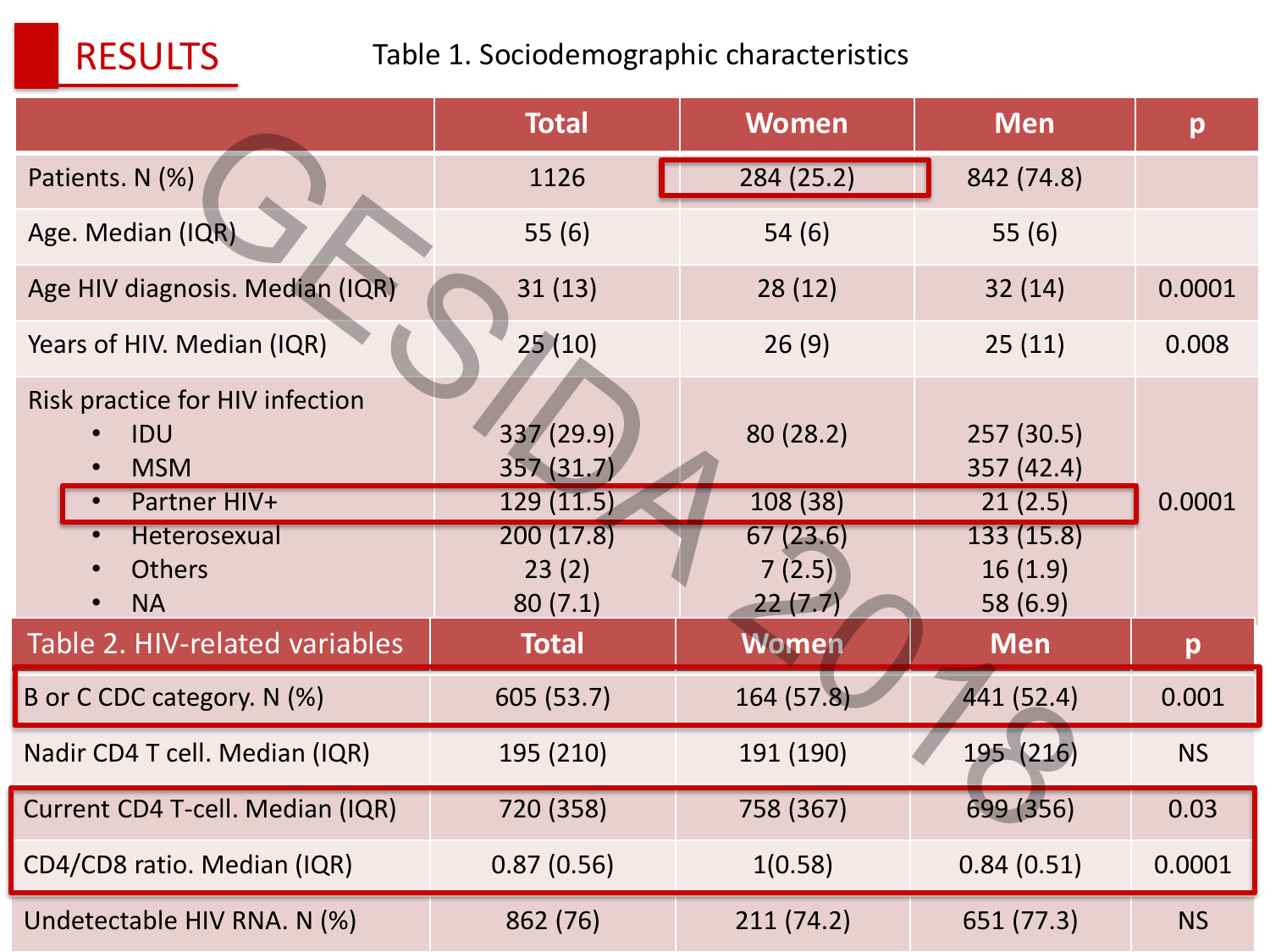

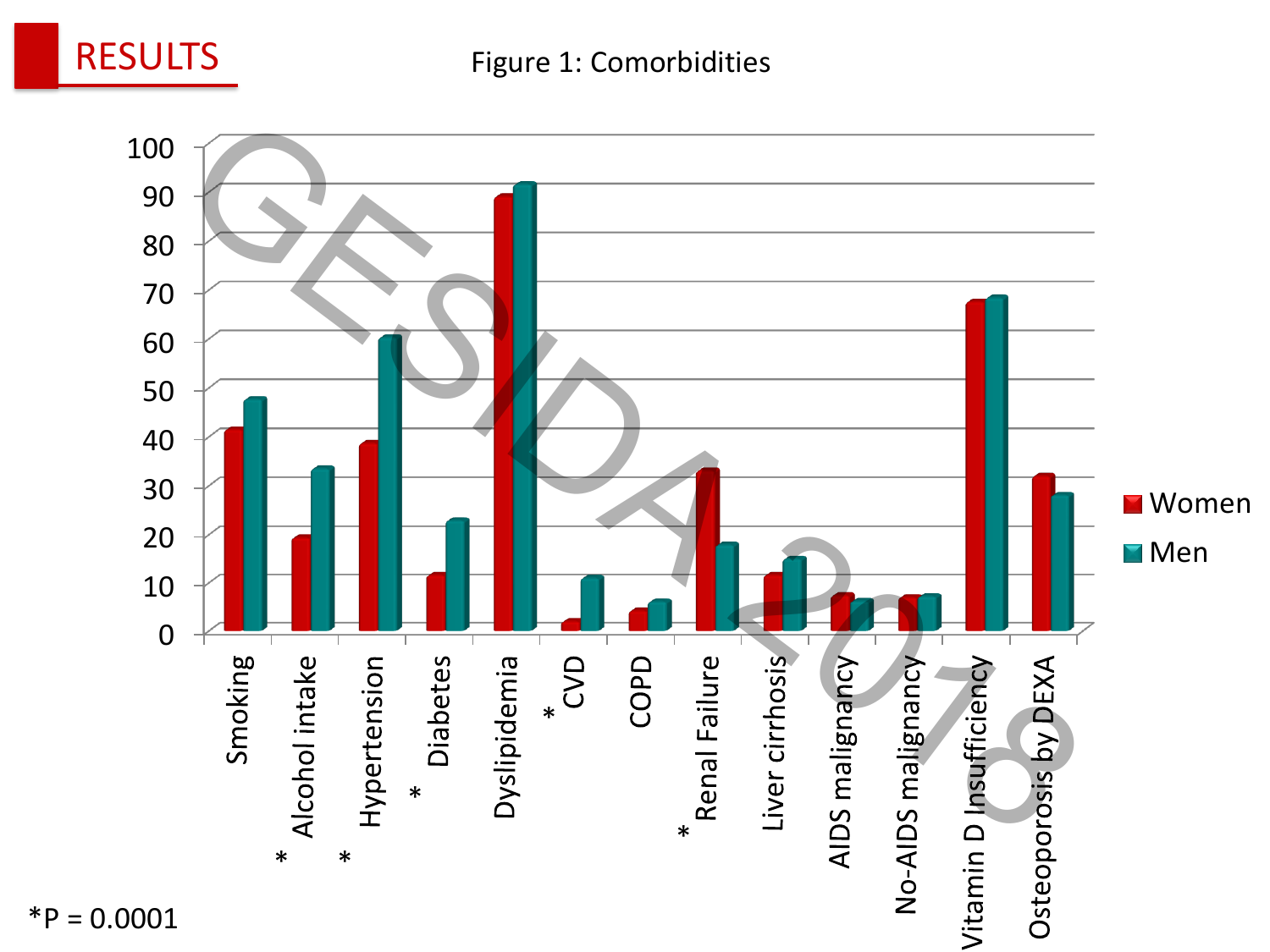

#### Table 3. Physical Function

| Table 3. Physical Function       |              |              |            |           |
|----------------------------------|--------------|--------------|------------|-----------|
|                                  | <b>Total</b> | <b>Women</b> | <b>Men</b> | p         |
| Physical activity. N (%)         |              |              |            |           |
| <b>None</b>                      | 606 (53.8)   | 166 (58.5)   | 440 (52.3) |           |
| Yes                              | 520 (46.2)   | 118 (41.5)   | 402 (47.7) | <b>NS</b> |
| Exhaustion. N (%)                |              |              |            |           |
| Rarely $(1d/w)$                  | 730 (65.7)   | 156(56.1)    | 574 (68.9) | 0.001     |
| $1-2d/w$                         | 303(27.3)    | 94(33.8)     | 209(25.1)  |           |
| $3-4d/w$                         | 73 (6.6)     | 25(9)        | 48 (5.8)   |           |
| Always or almost always (5-7d/w) | 5(0.5)       | 3(1.1)       | 2(0.2)     |           |
| Walking speed m/s. Mean (SD)     |              | 1.12(0.5)    | 1.07(0.5)  | <b>NS</b> |
| $SPPB < 9. N$ (%)                | 76(7.1)      | 31(11.5)     | 45 (5.6)   | 0.002     |
|                                  |              |              |            |           |